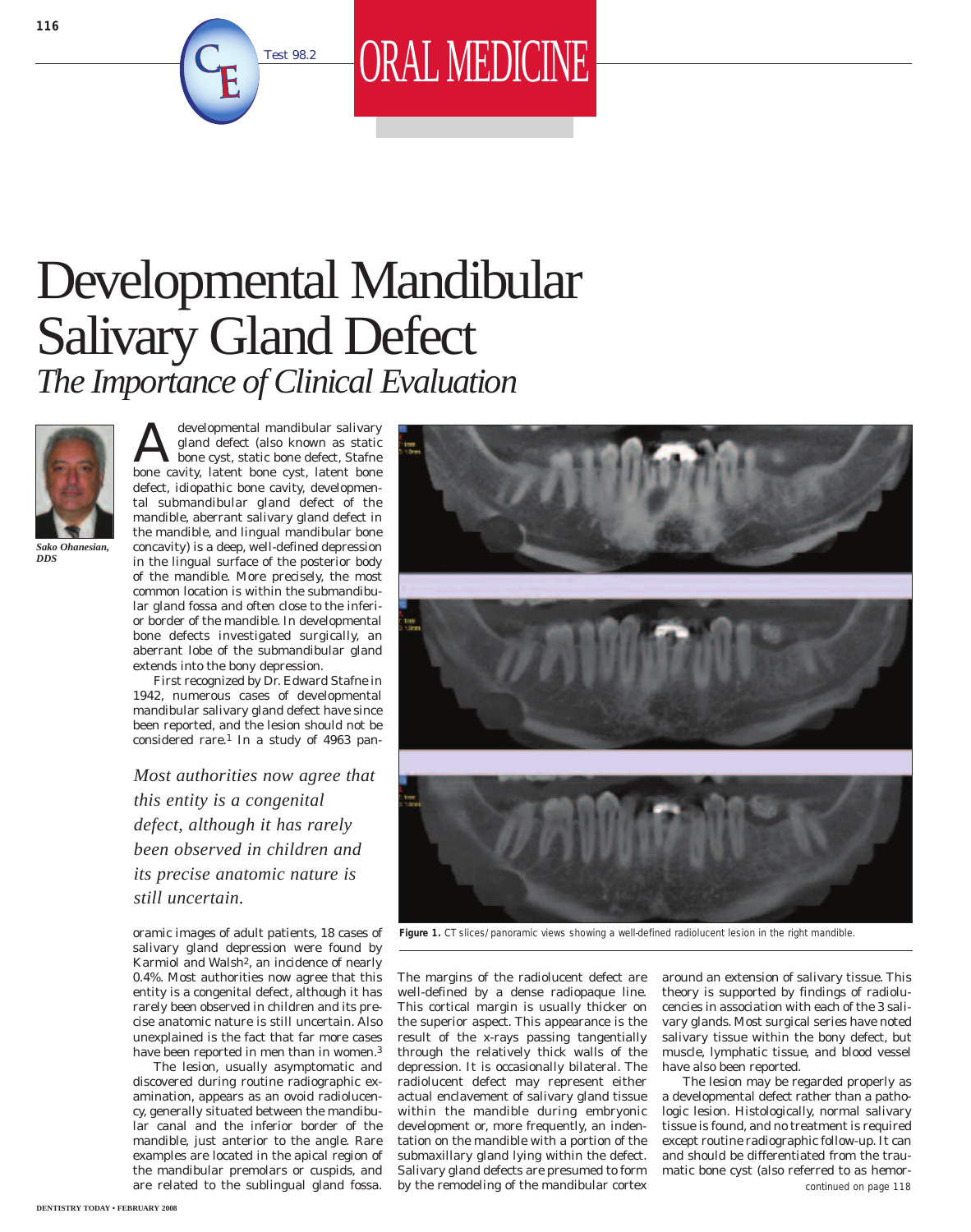## ORAL MEDICINE

*continued from page 116* **Developmental Mandibular...** ć

| Table. Comparison of Various Lesions That Can Be Confused With Static Bone Defect. 7,12,13 |                                                                                                                                                                                                                                                                                                                                                                                                                          |                                                                                                                                                                                                                                                                                                                                                     |                                                                                                                                                                                                                                                                                                                                              |                                                                                                                                                                                                                                                                                                                                                                                                                                                                 |                                                                                                                                                                                                                                                                                                                                                                                                                                     |                                                                                                                                                       |  |  |  |  |  |
|--------------------------------------------------------------------------------------------|--------------------------------------------------------------------------------------------------------------------------------------------------------------------------------------------------------------------------------------------------------------------------------------------------------------------------------------------------------------------------------------------------------------------------|-----------------------------------------------------------------------------------------------------------------------------------------------------------------------------------------------------------------------------------------------------------------------------------------------------------------------------------------------------|----------------------------------------------------------------------------------------------------------------------------------------------------------------------------------------------------------------------------------------------------------------------------------------------------------------------------------------------|-----------------------------------------------------------------------------------------------------------------------------------------------------------------------------------------------------------------------------------------------------------------------------------------------------------------------------------------------------------------------------------------------------------------------------------------------------------------|-------------------------------------------------------------------------------------------------------------------------------------------------------------------------------------------------------------------------------------------------------------------------------------------------------------------------------------------------------------------------------------------------------------------------------------|-------------------------------------------------------------------------------------------------------------------------------------------------------|--|--|--|--|--|
|                                                                                            | Etiology                                                                                                                                                                                                                                                                                                                                                                                                                 | <b>Clinical Presentation</b>                                                                                                                                                                                                                                                                                                                        | Radiographic Findings                                                                                                                                                                                                                                                                                                                        | <b>Diagnosis</b>                                                                                                                                                                                                                                                                                                                                                                                                                                                | Treatment                                                                                                                                                                                                                                                                                                                                                                                                                           | Prognosis                                                                                                                                             |  |  |  |  |  |
| <b>Traumatic</b><br>bone cyst                                                              | Unknown in most cases; may<br>be due to traumatic injury pro-<br>ducing intramedullary hemor-<br>rhage and subsequent clot<br>resorption; alternative theory<br>suggests degeneration of pri-<br>mary intrabony pathology.                                                                                                                                                                                               | Peaks in second decade; usual-<br>ly in body of mandible; pain-<br>less in most cases; swelling<br>noted in one fourth<br>of cases.                                                                                                                                                                                                                 | Clearly defined radiolucency;<br>margins may be uneven but<br>clear; may extend between<br>tooth roots creating<br>a scalloped pattern.                                                                                                                                                                                                      | Radiographic appearance; clini-<br>cal finding of an empty bony<br>space (pseudocyst); collagen<br>and fibrin line the dead space;<br>lamellar bone may be noted<br>along the bony margin.                                                                                                                                                                                                                                                                      | Surgical exploration; observa-<br>tion for resolution.                                                                                                                                                                                                                                                                                                                                                                              | Excellent: small risk of recur-<br>rence.                                                                                                             |  |  |  |  |  |
| Mandibular salivary<br>gland defect (Stafne<br>bone cavity)                                | Developmental depression of<br>the lingual side of the<br>mandible: the aberrant lobe of<br>the submandibular salivary<br>gland and/or adipose tissue<br>fills the body of mandible<br>defect; depression created pro-<br>duces characteristic radi-<br>ographic findings.                                                                                                                                               | No symptoms; discovered<br>incidentally.                                                                                                                                                                                                                                                                                                            | Round to ovoid radiolucency<br>below inferior alveolar canal,<br>above inferior border and<br>below third molar area: well-<br>defined by a dense hypercorti-<br>cated margin; size range of one<br>to 3 cm; rarely noted in premo-<br>lar and canine areas.                                                                                 | Radiographic appearance.                                                                                                                                                                                                                                                                                                                                                                                                                                        | Recognition only.                                                                                                                                                                                                                                                                                                                                                                                                                   | Excellent.                                                                                                                                            |  |  |  |  |  |
| Periapical<br>cyst                                                                         | A radicular cyst that most likely<br>results when rests of epithelial<br>cells in the periodontal liga-<br>ment are stimulated by inflam-<br>matory products from a nonvi-<br>tal tooth.                                                                                                                                                                                                                                 | Often, periapical cysts do not<br>produce symptoms unless sec-<br>ondary infection occurs.                                                                                                                                                                                                                                                          | Located approximately in the<br>apex of a nonvital tooth; occa-<br>sionally, appear on the mesial<br>or distal surface of a tooth<br>root, at the opening of an<br>accessory canal, or infrequent-<br>ly in a deep periodontal pocket;<br>most (60%) found in the<br>maxilla.                                                                | A cyst that becomes large may<br>cause swelling; the swelling<br>may feel bony and hard if the<br>cortex is intact, crepitant as the<br>bone thins, and rubbery if<br>bone destruction has occurred;<br>outline of cyst is usually<br>curved or circular unless<br>influenced by surrounding<br>structures such as cortical<br>boundaries.                                                                                                                      | Treatment of a tooth with a<br>radicular cyst may include<br>extraction, endodontic therapy,<br>and apical surgery; treatment<br>of a large cyst usually involves<br>surgical removal or marsupial-<br>ization.                                                                                                                                                                                                                     | Excellent; recurrence is<br>unlikely if removed completely.                                                                                           |  |  |  |  |  |
| Dentigerous<br>cyst                                                                        | A developmental odontogenic<br>cyst arising subsequent to sep-<br>aration between dental follicle<br>and the crown of an associated<br>unerupted tooth; proliferation<br>of reduced enamel epithelium<br>lining the follicle, with fluid<br>accumulation between epitheli-<br>um and impacted tooth crown;<br>degeneration of the stellate<br>reticulum component of enam-<br>el organ occurs during odonto-<br>genesis. | Most commonly involves fre-<br>quently impacted teeth:<br>mandibular third molars, fol-<br>lowed by maxillary canines;<br>usually noted during second<br>and third decades; asympto-<br>matic and discovered on rou-<br>tine radiographic examination;<br>painless jaw/alveolar expansion<br>may occur; cortex is thinned<br>and rarely perforated. | Well-defined radiolucency<br>enclosing crown of unerupted<br>tooth; corticated/opaque mar-<br>gins unless infected; may pro-<br>duce root resorption of adja-<br>cent erupted teeth; usually<br>unilocular; less commonly<br>multilocular.                                                                                                   | Cysts without secondary<br>inflammation are thin, cuboidal,<br>nonkeratinized epithelial lining<br>2 cell layers thick with flat<br>epithelial-connective tissue<br>interface; loosely arranged col-<br>lagen bundles; cysts with sec-<br>ondary inflammation have<br>hyperplastic, nonkeratinized<br>squamous epithelial lining with<br>epithelial ridge development;<br>variable chronic inflammatory<br>cell infiltrate within condensed<br>collagen stroma. | Cyst enucleation and extraction<br>of associated tooth; marsupial-<br>ization prior to excision may be<br>considered if very large.                                                                                                                                                                                                                                                                                                 | Excellent; possible complica-<br>tions include: pathologic frac-<br>ture with large lesions and<br>neoplastic transformation of<br>epithelial lining. |  |  |  |  |  |
| Odontogenic<br>keratocyst                                                                  | A benign, aggressive develop-<br>mental odontogenic cyst; may<br>be associated with mutation of<br>PTCH tumor suppressor gene.                                                                                                                                                                                                                                                                                           | 5% to 15% of odontogenic<br>cysts; usually occurs sporadi-<br>cally as an isolated finding;<br>about 5% are associated with<br>nevoid basal cell carcinoma:<br>5% of patients have multiple<br>odontogenic keratocysts<br>(OKCs) and no syndrome.                                                                                                   | Can occur in any area of maxil-<br>la or mandible; rarely may<br>arise in gingival soft tissue<br>only, mandible is preferred site<br>in 65% to 78% of cases: often<br>seen in a dentigerous relation-<br>ship; discrete radiolucency,<br>usually in relation to teeth; may<br>be unilocular to multilocular.                                | Radiographic features.                                                                                                                                                                                                                                                                                                                                                                                                                                          | Excision with curettage of bony<br>confines.                                                                                                                                                                                                                                                                                                                                                                                        | Recurrence rate varies from<br>10% to 30% (greatest in<br>patients with a syndrome).                                                                  |  |  |  |  |  |
| Nonossifying<br>fibroma                                                                    | Unknown in most cases;<br>lesions occur as a result of<br>developmental aberrations at<br>the epiphyseal plate; not neo-<br>plasms, but developmental<br>defects; tend to occur after the<br>age of 2, a muscle pull and<br>periosteal injury may be a con-<br>tributing factor.                                                                                                                                         | Majority of all NOFs are<br>asymptomatic and are discov-<br>ered incidentally on radi-<br>ographs; symptomatic lesions<br>may present with mild pain<br>and swelling of short duration;<br>may have bone tenderness<br>with palpation.                                                                                                              | On plain film radiographs,<br>NOFs appear as eccentric,<br>multi or uniloculated, ovoid<br>lesions in the metaphysis of<br>bone with sclerotic margins;<br>lesions may extend into the<br>medullary cavity; long axis of<br>the NOF is most commonly<br>seen parallel to the long axis of<br>the bone and are usually locat-<br>ed medially. | Histologically, the lesions con-<br>tain whorled bundles of con-<br>nective tissue cells admixed<br>with foamy histocytes, hemo-<br>siderin, hemorrhage, collagen,<br>multinucleated giant cells, and<br>bone trabeculae.                                                                                                                                                                                                                                       | Treatment varies depending on<br>the size and severity of the<br>NOF; surgery is often not<br>required to treat NOF due to a<br>high rate of spontaneous<br>regression and a lack of symp-<br>toms; symptomatic lesions<br>should first be treated conserv-<br>atively-conservative care con-<br>sists of limited activity and<br>immobilization, in addition to<br>yearly or bi-yearly radiographs;<br>curettage or bone grafting. | Generally excellent.                                                                                                                                  |  |  |  |  |  |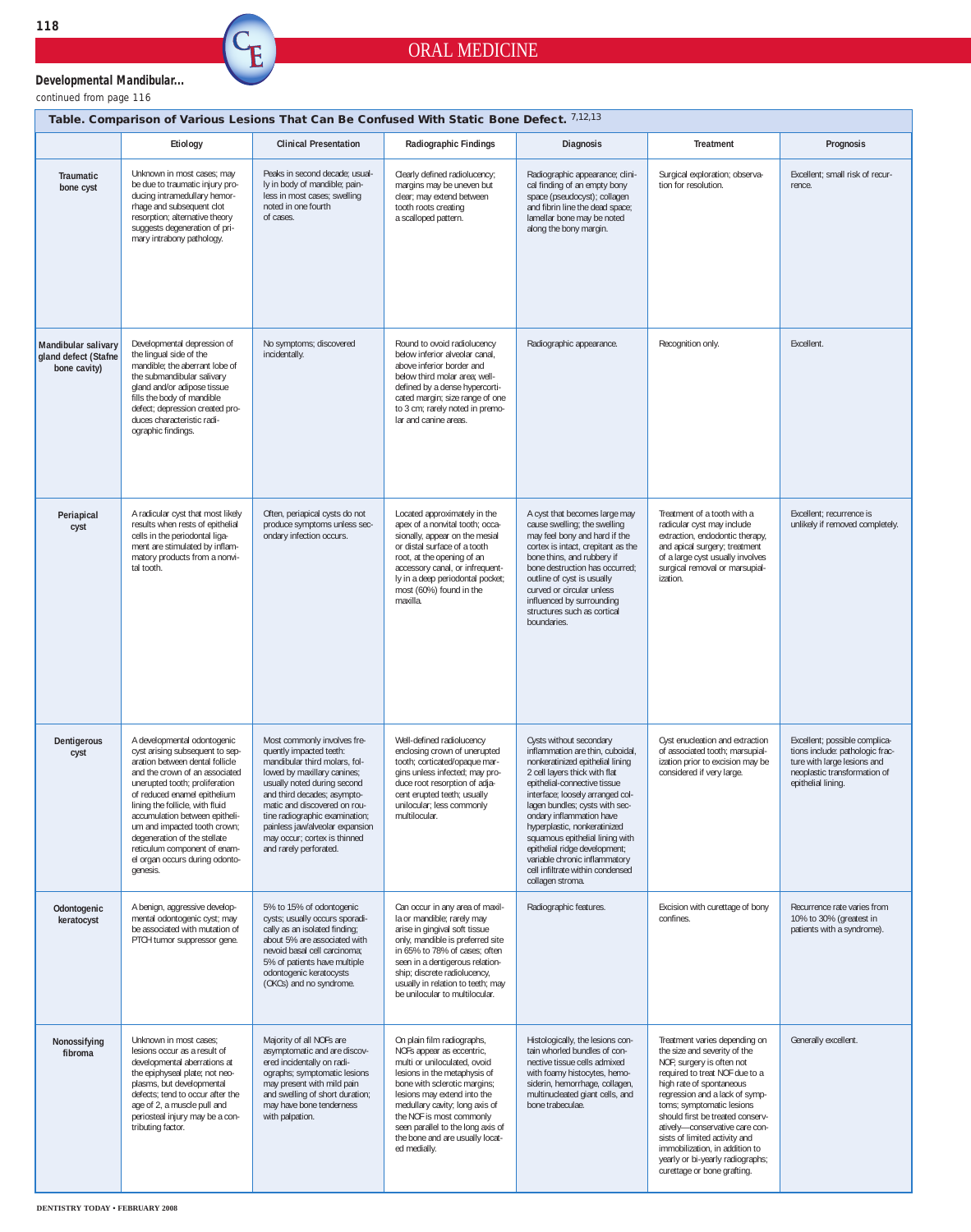|                                                      | Etiology                                                                                                                                                                                                                                                                                                                                 | <b>Clinical Presentation</b>                                                                                                                                                                                                                                                                                                                                                                                                                                                                                                                                                                           | Radiographic Findings                                                                                                                                                                                                                                                                                                                                                                                                                           | <b>Diagnosis</b>                                                                                                                                                                                                                                                                                                                                                                                                                                     | Treatment                                                                                                                                                                                                                                                 | Prognosis                                                                                                                                                                                                                                                                                                                                                                                          |
|------------------------------------------------------|------------------------------------------------------------------------------------------------------------------------------------------------------------------------------------------------------------------------------------------------------------------------------------------------------------------------------------------|--------------------------------------------------------------------------------------------------------------------------------------------------------------------------------------------------------------------------------------------------------------------------------------------------------------------------------------------------------------------------------------------------------------------------------------------------------------------------------------------------------------------------------------------------------------------------------------------------------|-------------------------------------------------------------------------------------------------------------------------------------------------------------------------------------------------------------------------------------------------------------------------------------------------------------------------------------------------------------------------------------------------------------------------------------------------|------------------------------------------------------------------------------------------------------------------------------------------------------------------------------------------------------------------------------------------------------------------------------------------------------------------------------------------------------------------------------------------------------------------------------------------------------|-----------------------------------------------------------------------------------------------------------------------------------------------------------------------------------------------------------------------------------------------------------|----------------------------------------------------------------------------------------------------------------------------------------------------------------------------------------------------------------------------------------------------------------------------------------------------------------------------------------------------------------------------------------------------|
| <b>Fibrous</b><br>dysplasia                          | Unknown in most cases;<br>skeletal aberrations consti-<br>tute the cardinal feature: the<br>condition is often monostot-<br>ic, but may be polyostotic;<br>monostatic fibrous dysplasia<br>is of greater concern to the<br>dentist due to frequency<br>with which jaws are affected;<br>nearly every bone has been<br>reported involved. | Occurs with equal predilec-<br>tion for males and females:<br>more common in children<br>and young adults; painless<br>swelling or bulging of the<br>jaw; swelling usually<br>involves the labial or buccal<br>plate, seldom the lingual<br>aspect; possible malalign-<br>ment, tipping or displace-<br>ment of teeth; mucosa is<br>almost invariably intact over<br>the lesion.                                                                                                                                                                                                                       | Generally a small unilocular radi-<br>olucency or a somewhat larger<br>multilocular radiolucency; both<br>with a rather well-circumscribed<br>border and containing a network<br>of fine bony trabeculae; increased<br>trabeculation could render the<br>lesion more opaque; the periph-<br>ery of lesions most commonly is<br>ill defined, with a gradual blend-<br>ing of normal trabecular bone<br>into an abnormal trabecular pat-<br>tern. | Monostatic fibrous dysplasia is often<br>discovered as an incidental radi-<br>ographic finding; patients with jaw<br>involvement first may complain of<br>unilateral facial swelling or an enlarg-<br>ing deformity of the alveolar process;<br>pain and pathologic fractures are<br>rare; if extensive craniofacial lesions<br>have impinged on nerve foramina,<br>neurologic symptoms such as anos-<br>mia, deafness, or blindness may<br>develop. | Surgical removal of lesion.                                                                                                                                                                                                                               | Majority of lesions are too<br>large at the time of original<br>diagnosis to excise surgical-<br>ly without leaving facial<br>deformity or, in the case of<br>the mandible, weakening of<br>the bone so as to invite<br>pathologic fracture; numer-<br>ous cases reported in which<br>monostotic fibrous dyspla-<br>sia has undergone sponta-<br>neous malignant transfor-<br>mation into sarcoma. |
| Ameloblastoma                                        | A benign, aggressive jaw<br>tumor of odontogenic<br>epithelial ectodermal origin;<br>the most common odonto-<br>genic tumor after the odon-<br>toma; incidence of 0.3 cases<br>per million people.                                                                                                                                       | Peak incidence during third<br>to fifth decades; 80% occur<br>in the mandible, chiefly in<br>molar and ramus region;<br>often presents in association<br>with unerupted third molar<br>teeth; may produce marked<br>deformity, facial asymmetry;<br>peripheral variant arises in<br>gingival tissue of older<br>adults fifth to seventh<br>decades; slow growing, but<br>persistent.                                                                                                                                                                                                                   | Osteolytic or radiolucent with<br>sclerotic, smooth, even borders;<br>may be unilocular to multilocular;<br>root resorption or tooth displace-<br>ment may be seen; can expand<br>affected jaw; cortical perforation<br>may occur.                                                                                                                                                                                                              | Sheets, strands, islands of odonto-<br>genic epithelium; peripheral layer of<br>cuboidal to columnar ameloblast-<br>like cells enclosing a cell population<br>analogous to stellate reticulum of<br>the enamel organ; several histologic<br>patterns described have no clinical<br>relevance; malignant variants rarely<br>seen.                                                                                                                     | Varies with subtype, size,<br>and location; solid/multi-<br>cystic lesions generally<br>require local incision or<br>resection; cystic variant<br>requires local excision as<br>recurrences may follow<br>curettage only.                                 | Generally good, recurrence<br>rates higher with conserva-<br>tive treatment; recurrence<br>rates of up to 15% follow-<br>ing marginal resection;<br>long-term follow-up<br>necessary.                                                                                                                                                                                                              |
| Giant<br>cell tumor                                  | Probably reactive or respon-<br>sive in nature; speculation<br>suggests it may present a<br>developmental anomaly.                                                                                                                                                                                                                       | Bony expansion; most cases<br>in those less than 30 years<br>of age; female predomi-<br>nance; near exclusivity in<br>mandible or maxilla-rarely<br>in facial bones; occurrence in<br>mandible predominates 3:1<br>over that in maxilla; usually<br>anterior to molar teeth; most<br>cases are nonaggressive,<br>slow growing, and asympto-<br>matic: some cases are recur-<br>rent and exhibit aggressive<br>behavior with pain, perfora-<br>tion, and rapid enlargement;<br>no radiographic or histologic<br>features can be used to sep-<br>arate nonaggressive lesions<br>from aggressive lesions. | Usually multilocular, occasionally<br>unilocular, radiolucency; margins<br>are usually well defined; borders<br>may be scalloped; can displace<br>teeth; wide-size variation at time<br>of presentation.                                                                                                                                                                                                                                        | Incisional biopsy; primary hyper-<br>parathyroidism should be ruled out.                                                                                                                                                                                                                                                                                                                                                                             | Thorough curettage; margin-<br>al resection if aggressive or<br>recurrent; Calcitonin may be<br>successful in some cases;<br>intralesional corticosteroid<br>placement in small lesions<br>may be successful.                                             | Aggressive variant has high<br>recurrence rate; generally<br>good.                                                                                                                                                                                                                                                                                                                                 |
| Focal<br>osteoporotic<br>bone marrow<br>defect       | Etiology is unknown but has<br>been postulated to be bone<br>marrow hyperplasia, per-<br>sistent embryologic marrow<br>remnants, or site of abnor-<br>mal healing following<br>extraction, trauma, or<br>local inflammation.                                                                                                             | In reported cases, 77%<br>occurred in women, and<br>they involved the mandible<br>in 83% of cases; asympto-<br>matic and discovered only<br>during routine roentgeno-<br>graphic examination.                                                                                                                                                                                                                                                                                                                                                                                                          | Lesion has a predilection for the<br>mandibular molar area, generally<br>appears as a radiolucency of vari-<br>able size, a few millimeters to a<br>centimeter or more, with a poorly<br>defined periphery indicative of<br>lack of reactivity of adjacent<br>bone; most common in edentu-<br>lous areas, suggesting they result<br>from failure of normal bone<br>regeneration after tooth extrac-<br>tion.                                    | The roentgenographic appearance of<br>the focal osteoporotic bone marrow<br>defect of the jaws is not unlike that<br>of residual dental infections, central<br>neoplasms, or even the traumatic<br>cyst of bone.                                                                                                                                                                                                                                     | Recognition only; when<br>doubt exists about the true<br>nature of the radiolucency, a<br>longitudinal study with films<br>at 3-month intervals may be<br>prescribed; the marrow<br>space should not increase<br>in size.                                 | Good.                                                                                                                                                                                                                                                                                                                                                                                              |
| <b>Basal</b><br>cell nevus<br>syndrome               | A hereditary condition,<br>transmitted as an autosomal<br>dominant trait, with high<br>penetrance and variable<br>expressivity.                                                                                                                                                                                                          | Complex syndrome which<br>includes a variety of possible<br>abnormalities including den-<br>tal and osseous anomalies<br>such as odontogenic kerato-<br>cysts and mild mandibular<br>prognathism.                                                                                                                                                                                                                                                                                                                                                                                                      | Multiple keratocysts may devel-<br>op bilaterally and can vary in<br>size from one mm to several<br>centimeters in diameter; a<br>radiopaque line of the calcified<br>falx cerebri may be prominent<br>on the posteroanterior skull pro-<br>jection; occasionally the calcifi-<br>cation may appear laminated.                                                                                                                                  | Starts to appear early in life, usually<br>after 5 years of age and before 30,<br>with development of jaw cysts and<br>skin, basal cell carcinomas; lesions<br>occur in multiple quadrants; the pres-<br>ence of cortical boundary and other<br>cystic characteristics differentiate<br>basal cell nevus syndrome from other<br>abnormalities characterized by multi-<br>ple radiolucencies.                                                         | High recurrence rate of the<br>keratocysts associated with<br>this syndrome; several cases<br>of ameloblastoma have<br>developed in cysts, thus<br>emphasizing the importance<br>of surgical removal of the<br>cysts and their histologic<br>examination. | It is reasonable to examine<br>the patient yearly for new<br>and recurrent cysts; a<br>panoramic film serves as an<br>adequate screening film;<br>referral for genetic counsel-<br>ing may be appropriate.                                                                                                                                                                                         |
| <b>Brown</b><br>tumor in<br>hyperparathy-<br>roidism | May appear in any bone, but<br>are frequently found in the<br>facial bones and jaws; these<br>lesions may be multiple<br>within a single bone.                                                                                                                                                                                           | Variably defined margins<br>and may produce cortical<br>expansion; if solitary, tumor<br>may resemble a central giant<br>cell granuloma, therefore, if<br>a giant cell granuloma<br>occurs later than the second<br>decade, the patient should<br>be screened for an increase<br>in serum calcium, PTH, and<br>alkaline phosphatase.                                                                                                                                                                                                                                                                   | Occasionally peripical radi-<br>ographs reveal loss of the lamina<br>dura in patients with hyper-<br>parathyroidism; loss of lamina<br>dura may occur around one tooth<br>or all the remaining teeth.                                                                                                                                                                                                                                           | Manifestations cover a broad range,<br>but most patients have renal calculi,<br>peptic ulcers, psychiatric problems,<br>or bone and joint pain; gradual loos-<br>ening, drifting, and loss of teeth may<br>occur; because of daily fluctuations,<br>the serum calcium level should be<br>tested at different intervals; the<br>serum alkaline phosphatase level may<br>be elevated in hyperparathyroidism.                                           | Surgical removal; the site of<br>brown tumor heals with<br>bone that is radiographically<br>more sclerotic than normal.                                                                                                                                   | After successful surgical<br>removal of the causative<br>parathyroid adenoma,<br>almost all radiographic<br>changes revert to normal;<br>the site of a brown tumor<br>often heals with bone that is<br>radiographically more scle-<br>rotic than normal.                                                                                                                                           |
|                                                      |                                                                                                                                                                                                                                                                                                                                          |                                                                                                                                                                                                                                                                                                                                                                                                                                                                                                                                                                                                        |                                                                                                                                                                                                                                                                                                                                                                                                                                                 |                                                                                                                                                                                                                                                                                                                                                                                                                                                      |                                                                                                                                                                                                                                                           | continued on page 120                                                                                                                                                                                                                                                                                                                                                                              |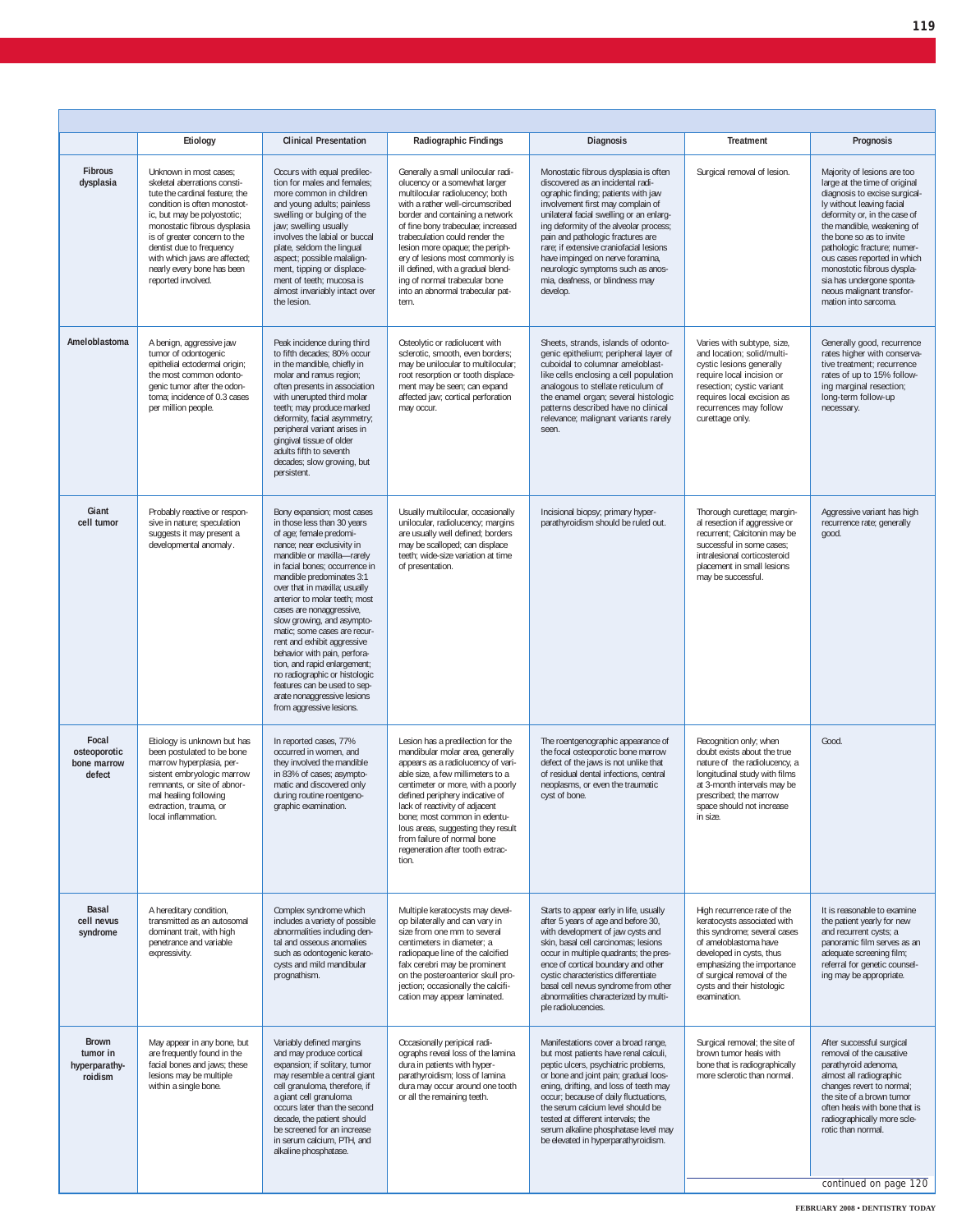## **Developmental Mandibular...**

*continued from page 119*

rhagic bone cyst). The traumatic bone cyst is an uncommon, unlined cavity of the jaws. Clinically, the lesion is asymptomatic in the majority of cases and is often accidentally discovered on routine radiological examination. Pain is the presenting symptom in 10% to 30% of the patients. Other, more unusual symptoms include tooth sensitivity, paresthesia, fistulas, delayed eruption of permanent teeth, displacement of the inferior dental canal, and pathologic fracture of the mandible.4-6 Expansion of the cortical plate of the jawbone is often noted, usually buccally, resulting in intraoral and extraoral swelling and seldom causing deformity of the face. On radiological examination, a traumatic bone cyst usually appears as a unilocular radiolucent area with an irregular but welldefined (or partly well-defined) outline, with or without sclerotic lining around the periphery of the lesion. The traumatic bone cyst almost invariably lies above the mandibular canal on the intraoral periapical roentgenogram, while the salivary gland depression lies below the canal. Nevertheless, definitive differential diagnosis from other lesions sometimes cannot be made without surgical exploration.

It has been recognized that a sublingual salivary gland depression or inclusion may occur on the lingual surface of the anterior segment of the mandible. These asymptomatic lesions have generally appeared on

the roentgenogram as a rather poorly circumscribed radiolucency in a location between the central incisor and first premolar area. They are far less common than the posterior lesion. A complication occasionally reported in the literature is the development of a true central salivary gland neoplasm from the included salivary gland tissue, but this is rare.7

## **CASE REPORT**

The patient in this case was a white 36-year-old male, with failed endodontic therapy involving tooth No. 19. The patient was healthy (ASA I), did not report any relevant information regarding medical or dental history, and did not mention the use of any medication. Expansion of the mandible and hydration of mucous membrane were normal. Endodontic consultation confirmed root fracture, and the tooth was extracted and replaced with a root form implant. The option of a 3 unit bridge was given to patient. The radiograph disclosed a well circumscribed radiolucency inferior to the mandibular canal and located in the region of the right mandibular second and third molars (Figures 1 and 2). The diameter measured approximately 2 cm. No symptoms were reported.

On 3-dimensional imaging views of the lingual aspect of the mandible obtained with a NewTom 3D cone beam CT scanner (AFP Imaging Corp), it was observed that this radiolucency represented a cortical indentation or depression (Figure 3). A diagnosis of Stafne



Figure 2. Lesion in standard panoramic x-ray and implant placement.

bone cavity was made, and no further therapy was instituted. The pathologist's recommendation was to simply observe the area radiographically in the event that it became enlarged and would necessitate a surgical biopsy.

### **DISCUSSION**

Many terms have been used to describe asymptomatic radiolucencies at the angle of the mandible. Similar defects related to the sublingual and parotid glands have been described, located at the mandibular symphysis and the mandibular rami, respectively.8-10 Some researchers apply the term Stafne bone cyst to lesions associated with any of the salivary glands, while others restrict the term to the submandibular gland, preferring more specific terms such as anterior lingual mandibular salivary gland defect for the sublingual gland.<sup>11</sup>

Dental professionals are facing an ever-increasing emphasis on a thorough clinical examination of each patient. As a result, the dentist is often confronted with the need to further evaluate any deviation from normal, including the decision to biopsy a suspected lesion. To avoid any unnecessary procedures and treatments, it is important to be aware of the existence of other anatomic variations in the examination process. Awareness of these entities can save the patient from unnecessary invasive procedures.

Most case reports of Stafne bone cavities have discussed the findings on intraoral dental films, plain films of the mandible, or orthopantographs. Although these imaging techniques are often sufficient for diagnosis, they may not be definitive when the lesion is atypical. In these situations, confirmatory testing is warranted, as the differential diag-

nosis for mandibular radiolucencies includes traumatic bone cyst, periapical cyst, dentigerous cyst, odontogenic keratocyst, nonossifying fibroma, fibrous dysplasia, ameloblastoma, giant cell tumor, focal osteoporotic bone marrow defect, basal cell nevus syndrome, and brown tumor of hyperparathyroidism. (See Table.7,12,13)

## **CONCLUSION**

Given the possible clinical presentation of the various lesions described, it is important for the dentist to be aware of the existence of these anatomic variations in the examination process. Cystic-appearing lesions that occur in the mandible are often difficult to distinguish from one another with radiography. They are all usually benign, but some can be locally aggressive and destructive. The patient



**FREEinfo, circle 86 on card**